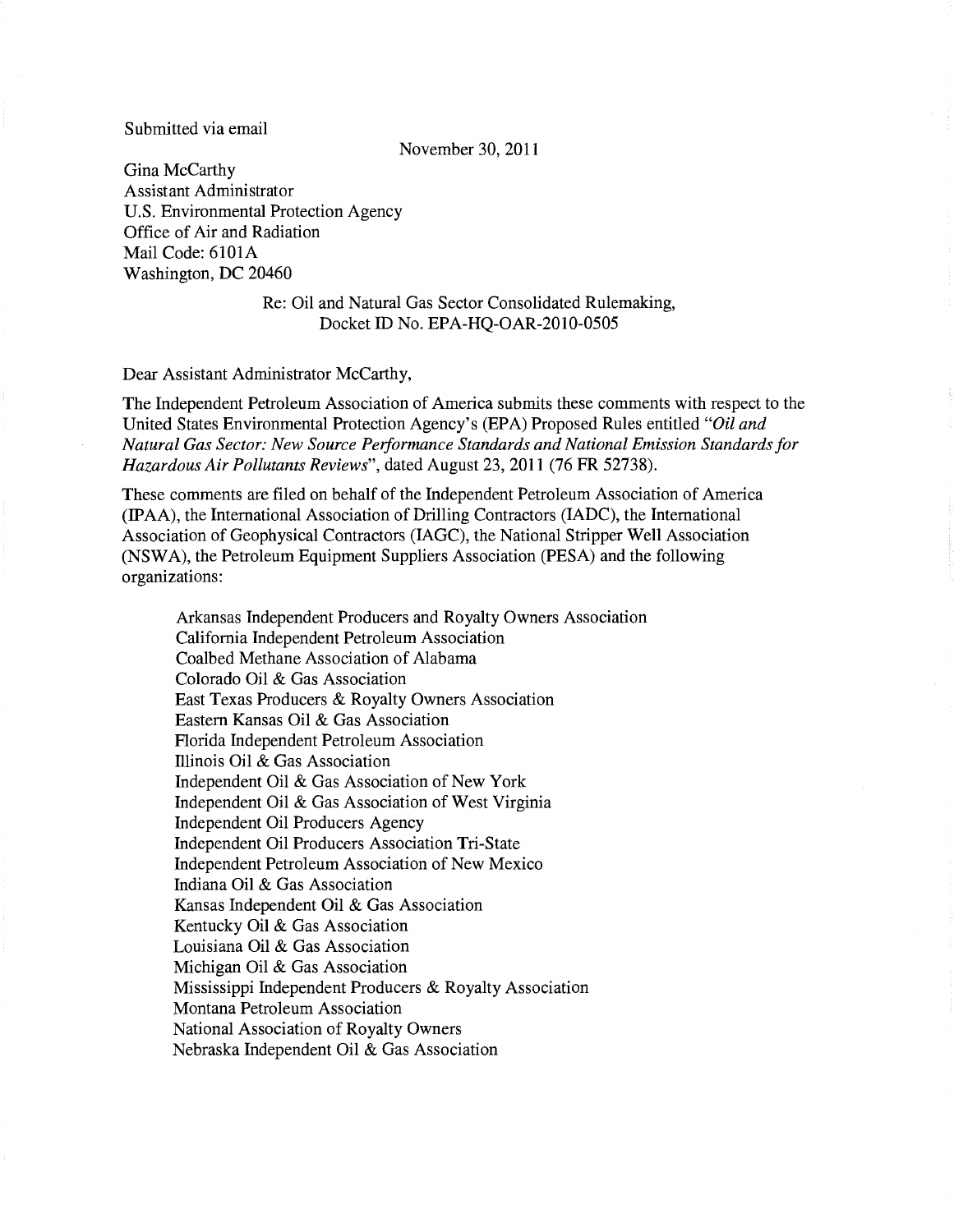New Mexico Oil & Gas Association New York State Oil Producers Association North Dakota Petroleum Council Northern Alliance of Independent Producers Northern Montana Oil and Gas Association Ohio Oil & Gas Association Oklahoma Independent Petroleum Association Panhandle Producers & Royalty Owners Association Pennsylvania Independent Oil & Gas Association Permian Basin Petroleum Association Petroleum Association of Wyoming Southeastern Ohio Oil & Gas Association Tennessee Oil & Gas Association Texas Alliance of Energy Producers Texas Independent Producers and Royalty Owners Association Utah Petroleum Association Virginia Oil and Gas Association West Virginia Oil and Natural Gas Association Western Energy Alliance

Collectively, these groups represent the thousands of independent oil and natural gas explorers and producers, as well as the service and supply industries that support their efforts, that will be the most significantly affected by these proposed regulatory actions. Independent producers drill about 95 percent of American oil and natural gas wells, produce about 56 percent of American oil, and more than 85 percent of American natural gas.

In addition to the specific comments made herein, we support those comments submitted separately by the participants in these comments. In general, we also support the comments submitted separately by the American Petroleum Institute (API), the American Exploration and Production Council (AXPC) and America's Natural Gas Alliance (ANGA). However, in some instances we believe that the proposed regulations are in such significant need of reevaluation that the only recourse is reconsideration and reproposal of regulations.

This proposed rulemaking would modify the New Source Performance Standards (NSPS) 40 CFR Part 60 Subparts KKK and LLL, create a new Subpart 0000, and modify Part 63 Subparts **HH** and HHH. These rules are being addressed together under the auspices of EPA's sector-based rulemaking for the oil and natural gas industry. Our comments will address two aspects of the proposal: the NSPS for natural gas well completions and the NSPS for crude oil and condensate storage facilities.

In developing NSPS, EPA must meet the following definition:

The term "standard of performance" means a standard for emissions of air pollutants which reflects the degree of emission limitation achievable through the application of the best system of emission reduction which (taking into account the cost of achieving such reduction and any nonair quality health and environmental impact and energy requirements) the Administrator determines has been adequately demonstrated.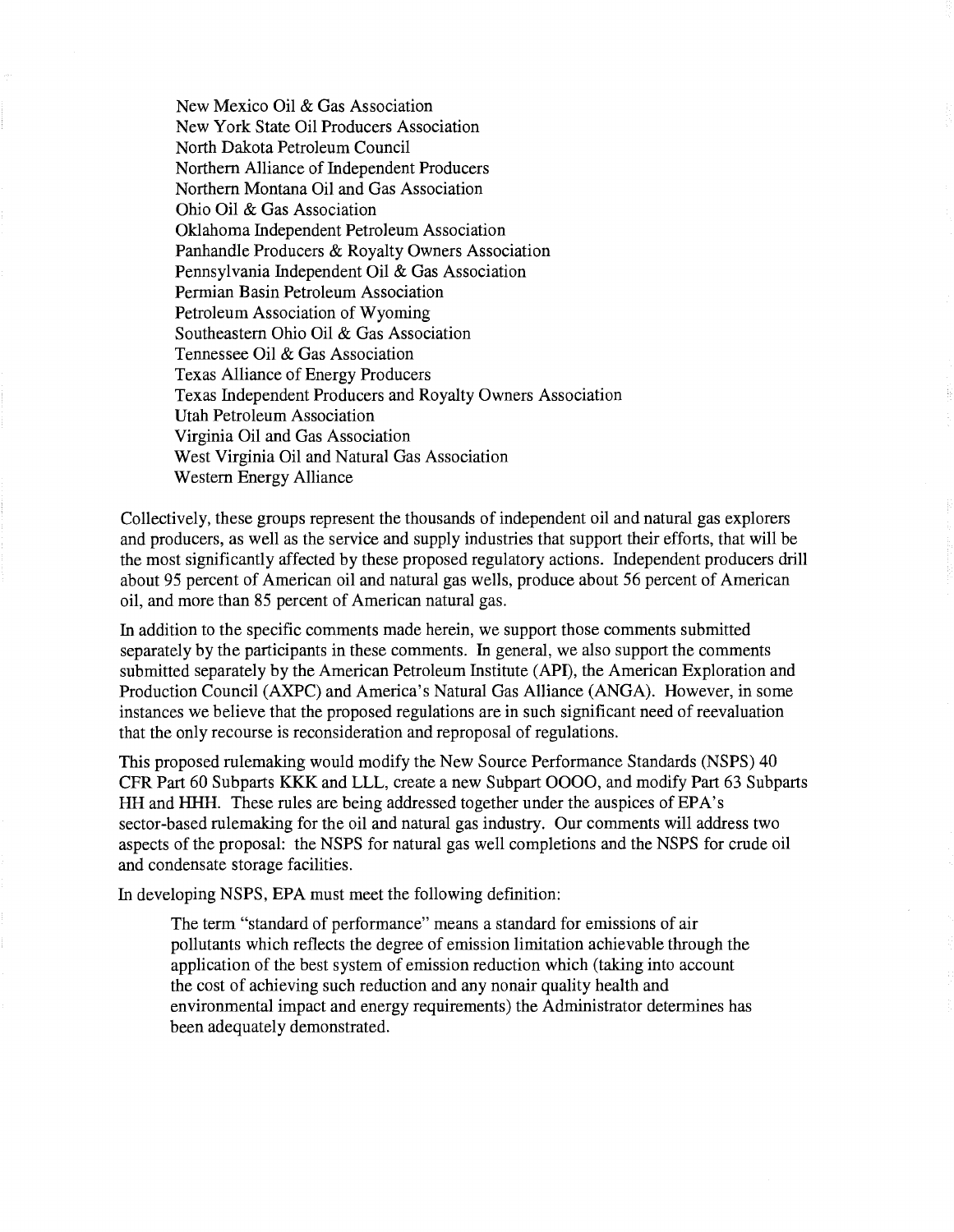This definition includes key factors that must be addressed in an NSPS determination. It must consider cost effectiveness. It must consider energy implications. It must be adequately demonstrated for the application that will be regulated. We believe that EPA has failed to meet these requirements with regard to well completions and storage facilities. In large measure, it fails to meet these requirements because its emissions analyses are inaccurate and its application to segments of the industry fails to be adequately demonstrated and cost effective.

# *Well Completions*

# *Vertical Well Issues*

EPA's definition of a natural gas well completion creates a significant inequity. EPA applies its NSPS requirements to any natural gas well completion that uses hydraulic fracturing. The sweep of this definition would capture natural gas well completions that include only a vertical component and wells with both vertical and horizontal components. However, it is clear that in developing its basis for its reduced emissions completion (REC) or "green completion" technology, EPA bases its determinations on well completions with horizontal legs. Yet, EPA would require the same controls for vertical wells where the emissions would be far less.

Requiring REC on all natural gas well completions makes no sense. There are over 50 depositional basins across the United States that produce oil and natural gas. EPA has only visited a few of them. While there can be similarities in fracturing treatments within a particular formation or depositional basin, there can be big differences between basins across the country. Virtually all of the non-conventional, horizontal completions use large-volume multi-stage hydraulic fracturing treatments, while most of the conventional, vertical well fracture treatments are relatively low volume, single stage events. Applying a one-size-fits-all standard to both types of wells is counterproductive.

IfREC remains an option rather than a requirement for conventional vertical natural gas wells, it will continue to be integrated naturally into the flowback process where it is cost-effective and appropriate. However, there are many circumstances where REC is not only inappropriate, but provides little or no environmental or economic benefit. The post-fracturing conditions are more diverse with conventional, vertical well completions than with non-conventional, horizontal well completions.

After a conventional, vertical well is hydraulically fractured, the reservoir pressure may not be high enough to clear the well bore of fluid. If the reservoir pressure is not high enough, the well must have pressure added to artificially help initiate, or "kick-off', return flow. One method is to use a jet pump. A jet pump is run on tubing down the hole and water is pumped down the tubing at pressures as high as 3,000 psig. Located at the bottom of the tubing, small pin holes point upward into the tubing/casing annulus. The flow of high-pressure water from these holes creates a low-pressure zone at the bottom of the well bore that helps to start the gas flowing out of the formation.

A more expensive process is to pump nitrogen down the hole to help clean out fluids remaining in the well bore. Or, liquid carbon dioxide can be used as a fracturing fluid. Both of these options make the flow-back non-combustible, so the flow-back gas cannot be sold to the pipeline or flared. Under these conditions it would not be feasible to use the REC process.

The factors that affect the characteristics of the post-fracturing flowback process vary considerably with conventional, vertical well fracture treatments. These factors include: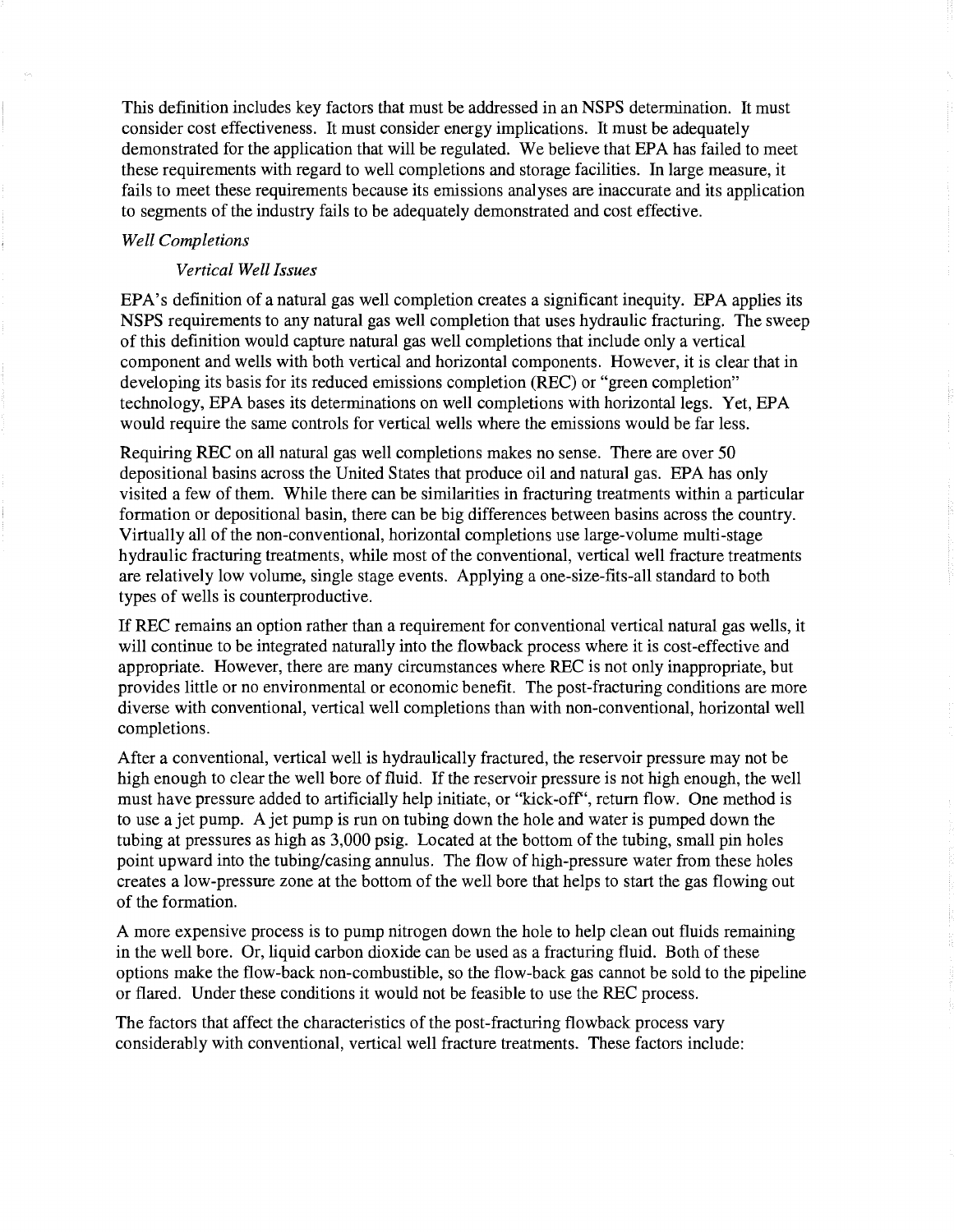- 1 The depth of the well;
- 2 The thickness of the formations;
- 3 The reservoir pressures;
- 4 The type of formations;
- 5 The type of fracturing fluid used (water, carbon dioxide, nitrogen);
- $6 -$ The amount (#/gal) of proppant used;
- 7 The amount of treatment fluid recovered;
- 8 The ability of the well to flow against the back-pressure of the fluid in the hole;
- 9 The need for a jet pump to kick-off the well;
- 10 The amount of time needed to clear the well;
- $11$  The ability to flair the flow back gas; and,
- $12$  The ability to sell the flow back gas.

The goal of all producers is to stop venting or flaring and start selling the natural gas as soon as possible. It is a matter of economics. If the choice of how to clean up the well after fracturing remains with the producer, REC will be implemented when economically feasible or when required for safety reasons.

The consequences would be severe for these smaller wells. Significantly, most of these vertical wells would be developed by producers many of which are small businesses. Since the natural gas well REC requirements were developed for large horizontal shale gas wells, the distinctions between horizontal wells and vertical ones are pertinent. Many smaller independents are drilling traditional vertical wells that are completed in traditional sandstone and limestone formations. The completions usually take just a few hours. Instead of treating 5,000 feet of a shale formation they are treating 30 to 100 feet of sandstone or limestone. The flowback differs from formation to formation and is usually directed into a lined pit. The goal is to clean out the sand from the well quickly and get the natural gas into the production pad separation equipment and then into the pipeline meter. With the flowback time and volume so much smaller in vertical wells, it is hard to justify separation equipment for a small amount of sand. Additional complexities depending on the nature of the particular formation can be significant.

Wells developed in Kentucky are illustrative. Producers in Kentucky report that if they were required to only perform REC on their wells the entire natural gas production industry could be halted. Currently, because of the low formation pressure on these Shale Gas reservoirs, completion stimulation is done with nitrogen. A typical fracturing process on these shale gas formations is either a "Foamed Frac" using a proppant of sand and conveyed into the formation in an energized fluid made up of mostly nitrogen, or a "Gas Frac" where nitrogen as a gas is the only material pumped down hole to break the rock. In both cases, after the stimulation treatment, the well's flowback is released to the atmosphere until the flow is clean enough to sell into the pipelines. The advantage to these types of completions is that they clean up relatively quickly, use nitrogen which is inert, and the locations needed to drill the wells are kept relatively small compared to the amount of gas bearing reservoir that is developed. No one can tell exactly how much methane is in the nitrogen released back to the atmosphere but it would likely be more than the 100 Ton (4MMcf) limit EPA proposes. Proving the amount released would be difficult and present a burden on the operator. Importantly, there is no way to separate the nitrogen from the flow back stream in order to sell the natural gas as would be required in a REC of a "non-exploratory" well. Even the alternative for "exploratory" wells, allowing the flowback stream to be flared, is not possible during most of the clean up procedure because the nitrogen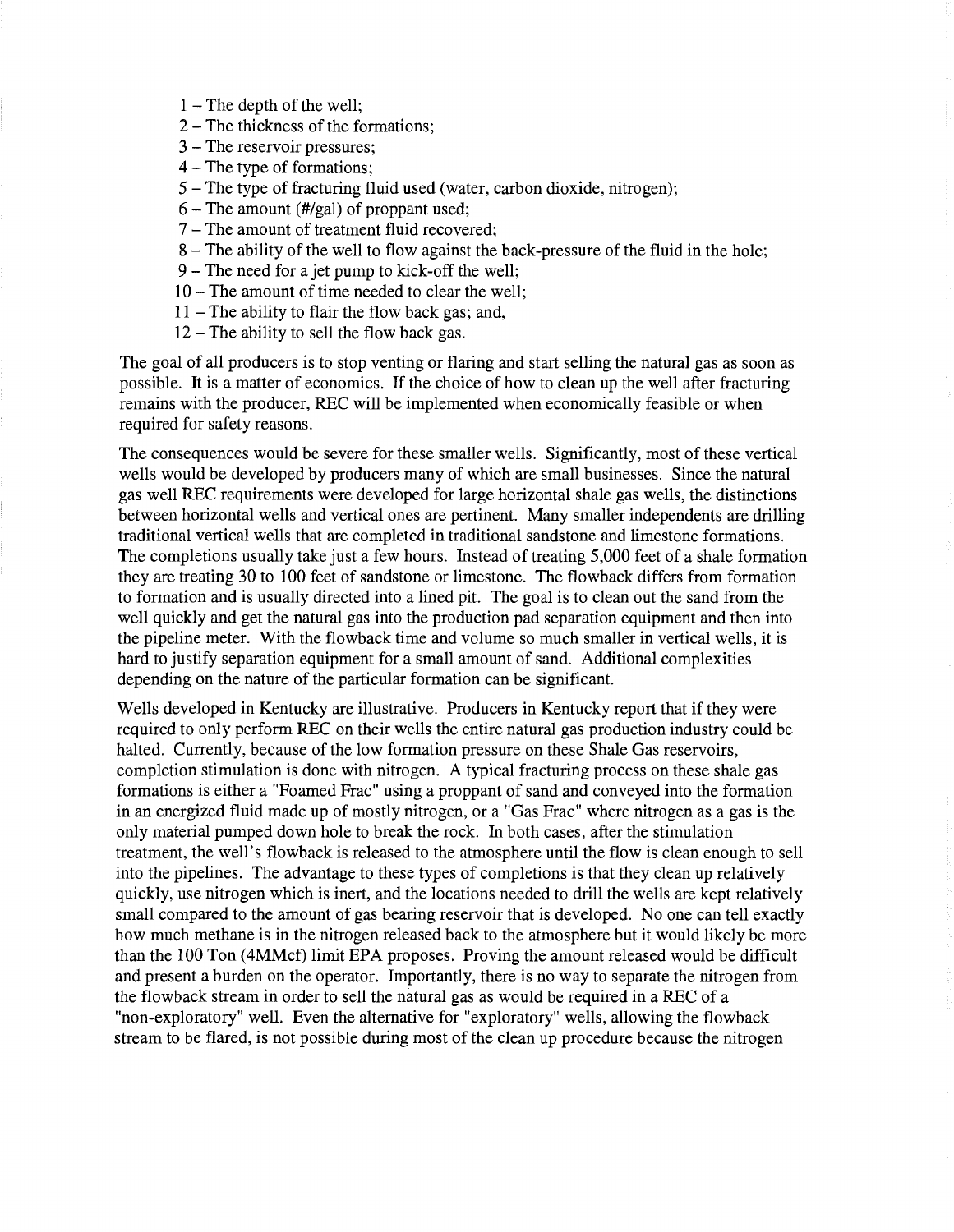levels would be too high for the natural gas to burn. Shortly before the clean up is complete, the nitrogen levels would drop low enough that the vented gas could possibly burn, but it would need a large flare pit, which would require the clearing of many more trees in Kentucky's forested areas than are required for the drilling location.

While the Kentucky example may have some unique aspects, the application to vertical wells is far broader. As an example of impacts of this regulation on small operators, consider wells drilled in Pennsylvania (from the PA DEP website):

| Year           | <b>Marcellus</b> | <b>Non-Marcellus</b> | <b>Total</b> |
|----------------|------------------|----------------------|--------------|
| 2005           | $\overline{2}$   | 3,653                | 3,655        |
| 2006           | 11               | 4,175                | 4,186        |
| 2007           | 34               | 4,129                | 4,163        |
| 2008           | 210              | 4,039                | 4,249        |
| 2009           | 768              | 1,775                | 2,543        |
| 2010           | 1,446            | 1,397                | 2,843        |
| 2011 (to 9/31) | 1,397            | 683                  | 2,080        |

It is safe to assume that all wells were completed with hydraulic fracturing. As can be seen from the DEP statistics, since 2006, the number of Marcellus wells being drilled is rapidly increasing while the number of non-Marcellus wells and the total number of wells drilled is declining. When looking at the data over the 5-year period from 2006 through 2010, there was an average of 494 Marcellus and 3,103 non-Marcellus wells drilled per year. By considering the county locations of the oil patch and of the 3,103 average non-Marcellus wells during those same years, there were an average of 2,132 gas wells and 971 oil or combination oil and natural gas wells drilled per year. As mentioned above, these non-Marcellus natural gas wells are completed in a few hours. If natural gas collection lines have not yet been constructed, costs for these average 2,132 natural gas wells could be as high as \$7.5M based on EPA cost information. If natural gas collection lines are available, and again applying EPA cost information and recognizing that these shallow, vertical, stripper gas wells (less than 60 MCF/day average production) will not produce much natural gas and condensate during flowback, the cost for these same wells could be as high as \$8.8M. These estimates do not include costs for combination wells. These average costs of \$3,523 to \$4,146 per vertical well will make many of these wells uneconomical. These wells should be exempt from the proposed regulation.

# *Emissions Estimates*

Regardless of the type of well, the NSPS proposal suffers from inaccurate data on emissions from natural gas well completion. From several accounts EPA's assessment of well completion emissions is based on a small number of instances improperly interpreted and inappropriately escalated to a national estimate. Much of this inaccuracy is presented in the IHS CERA report, *Mismeasuring Methane, Estimating Greenhouse Gas Emissions from Upstream Natural Gas Production.* The analysis points out specific EPA analytical flaws EPA, including:

• The misuse and inaccurate application of Natural Gas STAR program data collected from a small number of wells to assume industry-wide emission rates — based on the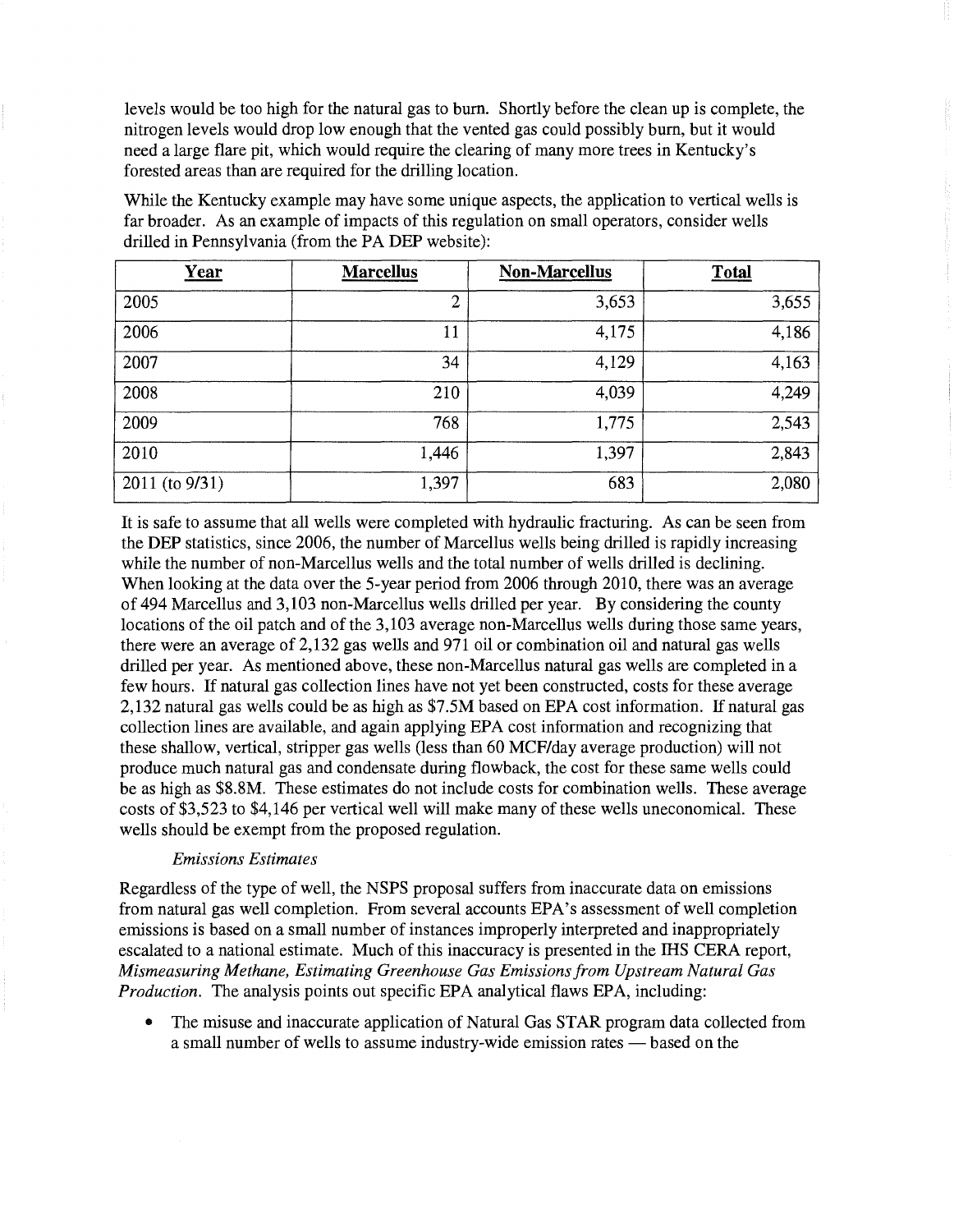erroneous assumption that methane reported as captured through "green completions" would otherwise be vented to the atmosphere when a green completion is not performed.

- EPA's flawed rounding of data points to the nearest hundredth, thousandth, and even ten thousandth Mcf to overcome the "high variability and uncertainty" in the industry masking a lack of consistent and reliable data that would undermine the EPA conclusions.
- Developing an assumption that producers in Texas, New Mexico and Oklahoma vent to the atmosphere during flowback, rather than commonly flaring or capturing emissions, simply because those states do not mandate flaring or recovery.

The consequences of overstating emissions in the development of NSPS requirements are threefold. First, overstating emissions leads EPA to conclusions that it needs to address operations based on expectations that the facilities present a major cause for regulatory action. Fully understanding the scope of emissions is essential to making appropriate regulatory targeting judgments. Second, in a NSPS determination, EPA is deciding which of several technologies "reflects the degree of emission limitation achievable through the application of the best system of emission reduction which (taking into account the cost of achieving such reduction and any nonair quality health and environmental impact and energy requirements)" and whether it has been adequately demonstrated in that application. If the emissions are overestimated EPA will make conclusions that are not well founded. The technology's cost effectiveness will be overstated. Similarly, if the demonstration of the technology's use is based on concentrations of compounds that will be higher than those in reality, it may not function properly. Third, overestimation will assure that the anticipated emissions reductions will never occur.

In the proposed NSPS, the extent of overestimation is extraordinarily high. Following the assessments of EPA's determinations of its emissions basis, companies have reviewed operations and evaluated completion estimates more fully. The results show errors not in percentages but orders of magnitude. One company – that had been active in the Natural Gas STAR program used by EPA for some of its estimations – concluded that EPA's estimates were 14 times the company's actual emissions.

#### *Recommendations*

EPA's action on this proposed NSPS has been rushed because of its consent decree with WildEarth Guardians and the San Juan Citizens Alliance. Regulatory actions that can fundamentally influence the ability of independent producers to develop America's natural gas should not be driven by court agreement; they should be driven by science and cost effective technology. Given the vast overestimation of emissions from natural gas well completions and the overly broad scope of the EPA definition of fractured natural gas wells that treats verticals wells and horizontal ones identically, we believe that EPA should not issue these standards. Rather, it should carefully evaluate these emissions and then consider what  $-$  if any  $-$  additional action is needed.

#### *Storage Vessels*

Similar issues arise with regard to the NSPS on storage vessels. The NSPS applies to oil and condensate storage tanks and present both issues associated with the impact on small businesses - particularly with regard to regulations being applied to "modified" tanks and associated with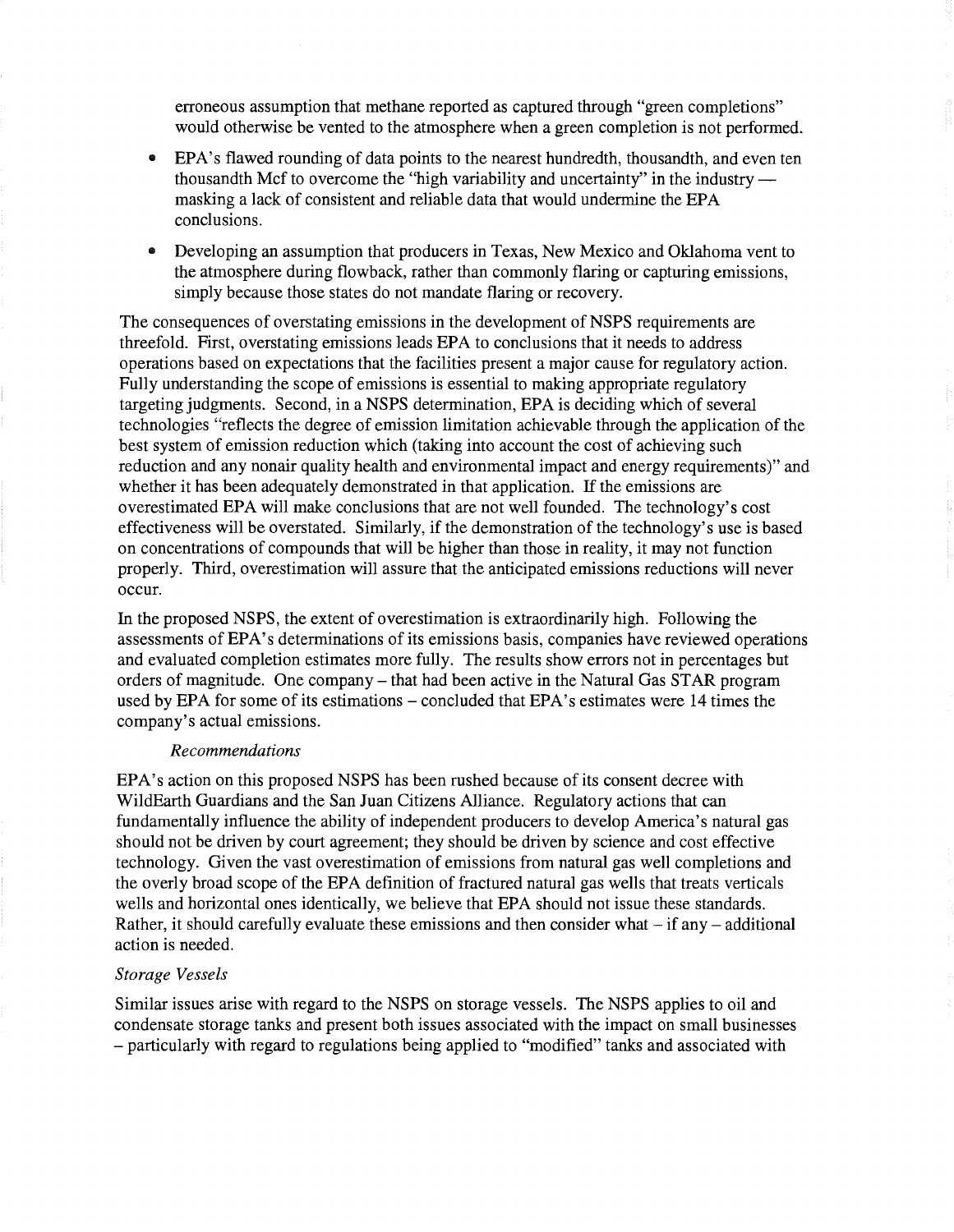the underlying data to justify action. Compounding these aspects is EPA's decision to propose a performance based requirement of a 95 percent reduction in emissions.

# **Scope of Regulation**

While the proposal is cast as a NSPS, it would also apply if a facility is considered to be modified. EPA has attempted to simplify the determination of whether a facility is subject to the regulation by using a throughput basis - 20 barrels/day for crude oil and one barrel/day for condensate. While simpler, the throughput approach is not technically sound or supported by the data. However, it can result in substantial exposure consequences for marginal well operators.

Storage tank capacity must be designed to manage production when a production site is initiated. Over time, production from wells decline. As a well field develops, additional wells are piped to common storage tanks in a tank battery. This basic tank battery system remains in place as existing wells decline and are plugged, as new wells are drilled and begin production, and as existing wells are reworked to increase production. An average marginal well in the United States produces about 2 barrels/day. When a well is reworked, its production may increase to 4 or 5 barrels/day for six or eight months before declining back to its prior flow rate. Even though EPA bases its throughput thresholds on an annual average of daily production, clearly, the consequences of normal well field development could result in a storage tank being under the threshold for one year, over the threshold the next year and below again the year after. Under the proposed NSPS, exceeding the threshold would require equipping the tank with a vapor recovery unit (VRU) or flaring system that would no longer be required by the time it was in place.

Such a requirement creates both economic and safety issues. A marginal well producing operation would be hard pressed to economically absorb the costs of a VRU or flare system. If the tank battery receives substantial volumes of produced water, it may have electricity to power a pump to send produced water to a disposal well. If not, new electric service will have to be run to the site. Ifthe site produces only oil, it likely will not have a natural gas pipeline near and an automatic flare must be used.

Oil field stock tanks that contain crude oil, condensate and produced water are typically constructed with a thief hatch at the top of the tank. This hatch is accessed to measure the amount and conditions of the liquid when it is sold. It also serves as a safety device that will relieve the tank of a vacuum to keep the tank from collapsing and that will relieve the tank from pressure increases to keep the tank from bursting. The tank has another safety valve that is usually located in the center of the top of the tank. These safety valves are rarely calibrated because it requires walking on the tank roof, which is considered to be an unsafe practice. From conversations with oil field engineers, it is possibly as high a 30 percent of tanks triggered for emissions control could require replacement. The main reason for the replacement is the potential that the existing tanks would allow oxygen into the vapor recovery process and create an explosive mixture.

The current proposal does not reflect these realities. They are compounded by errors in the estimates of emissions.

### *Emissions Estimates*

Most of EPA's assessment of storage tank emissions comes from a relatively narrow study in Texas. Using this limited base cannot generate the robust information needed to determine whether the VRU or flare control requirements can be adequately demonstrated to provide a 95